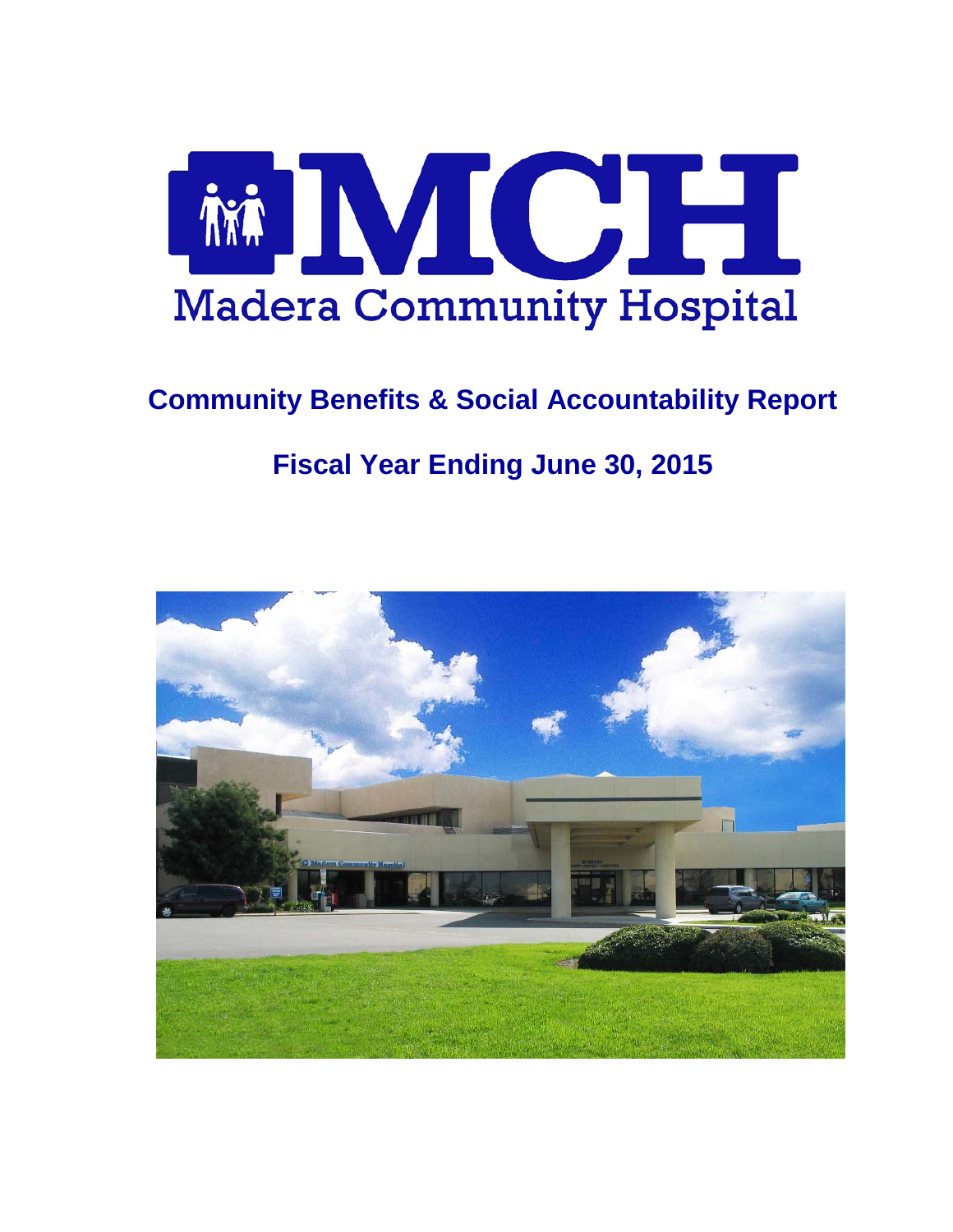# **MADERA COMMUNITY HOSPITAL**

**Evan J. Rayner Chief Executive Officer July 1, 2014 – June 30, 2015**

**Prepared in Compliance with California's Community Benefit Law SB697 By Mark Foote, Chief Financial Officer and Samantha Sabato, Administrative Secretary Madera Community Hospital [www.maderahospital.org](http://www.maderahospital.org/) 1250 East Almond Avenue Madera, CA 93637 559-675-5500**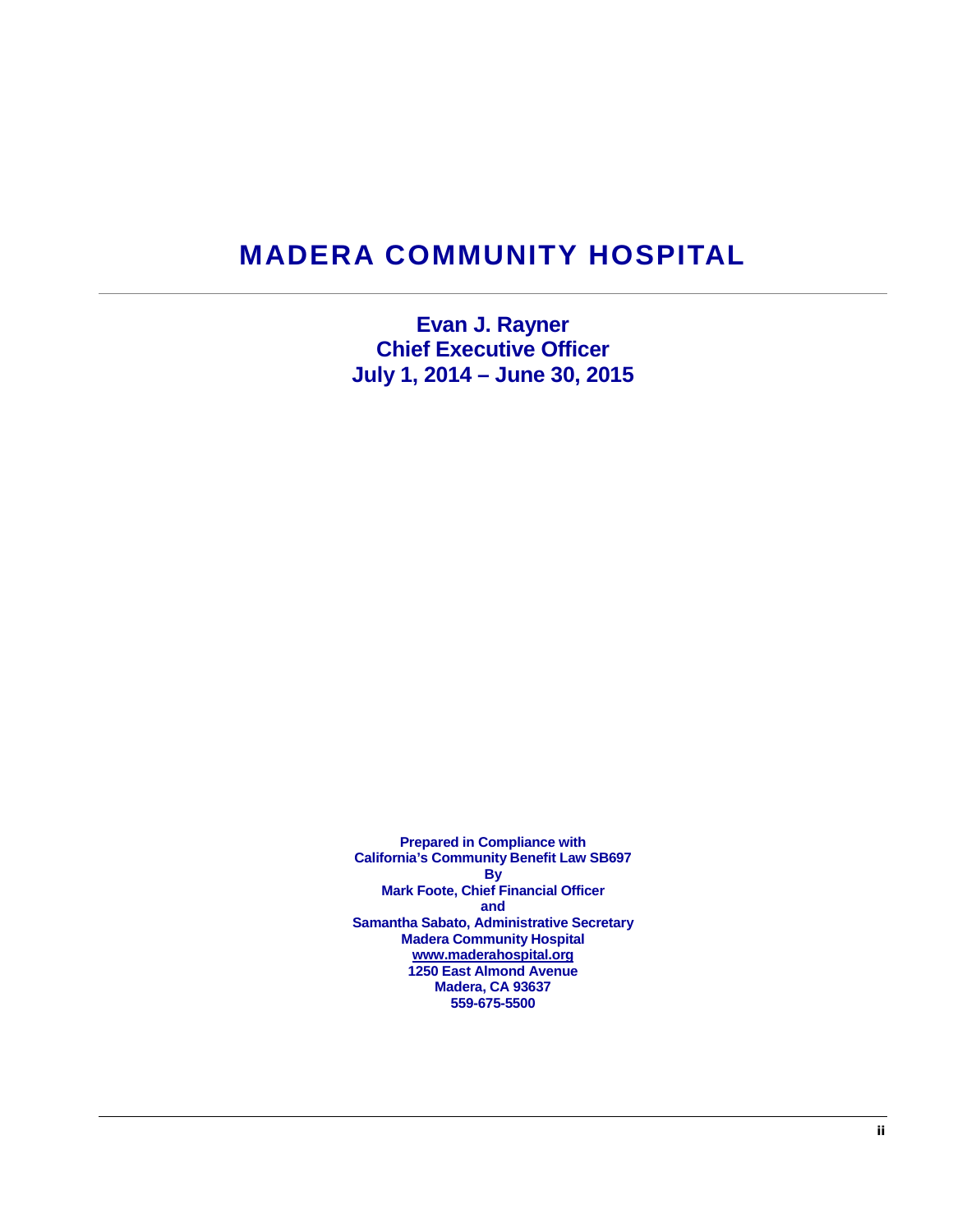# **Table of Contents**

## **Introduction & Background**

- Organizational Structure Board of Trustees
- Mission & Vision Statement
- Community Description

# **Planning & Public Review**

- Board and Hospital Staff in Planning Process
- Community Involvement & Participation In the Needs Assessment Process
- Community Needs Assessment: Hospital Council of Northern and Central California
	- o Fresno, Madera, Tulare & King Counties
- Vision Madera 2025 Program
- Federal, State & Community Surveys / Reports
- Hospital Programs Designed to Meet Community Needs

## **Community Benefits Executive Summary:**

- Community Health Improvement Services
- Health Professions Education
- Subsidized Health Services
- Financial & In-Kind Contributions
- Community Building Activities

## **Community Benefits Programs Summary**

## **Community Benefits Programs Details**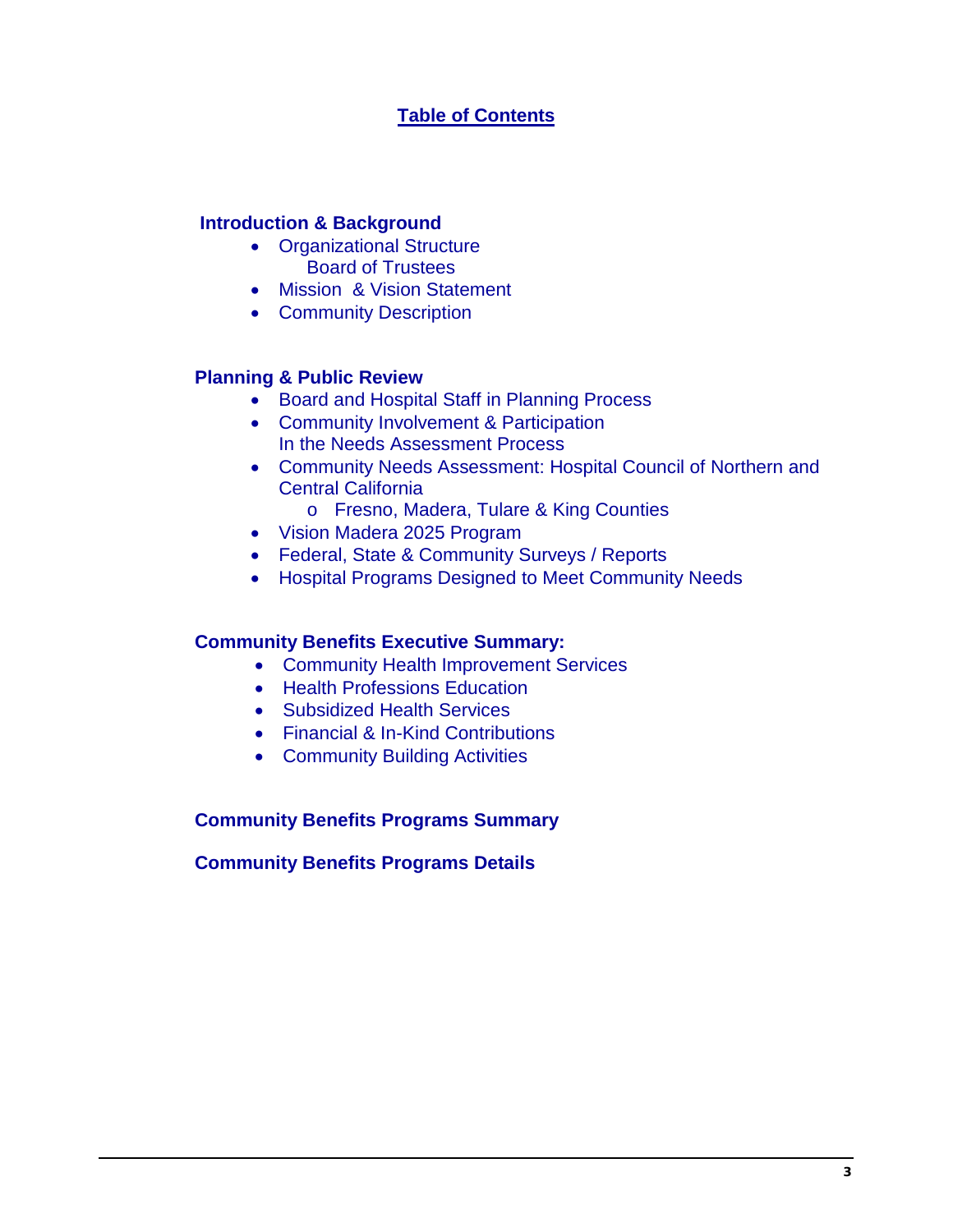# **Madera Community Hospital**

# **Introduction & Background**

*Madera Community Hospital (MCH)* is a general acute care hospital, fully accredited by the American Osteopathic Association Healthcare Facilities Accreditation Program (HFAP), and licensed by the California Department of Public Health. MCH is a member of the Hospital Council of Northern and Central California and the California Hospital Association.

Madera Community Hospital opened on October 1, 1971 as a 63-bed community hospital. Today, MCH provides an array of diagnostic and treatment services from a 106-bed hospital and various clinics and outpatient facilities. As a private, not for profit community hospital (501(c) 3), incorporated in the State of California, MCH is dedicated to providing quality healthcare services to Madera and the surrounding communities.

Growing to meet the needs of the community, MCH opened a new 16-bed Emergency Department and 10-bed Intensive Care Unit in December of 2000 in a 15,000 square foot addition to the original building. The facility has a separate ambulance entrance, and elevator to transport patients directly from ER to ICU. In 2012, the hospital completed construction and opened a 13,000 square foot Central Utility Plant to support the buildings and services provided on the main campus.

Services at MCH include: surgery (both inpatient and outpatient), 24-hour emergency services, specialized intensive care unit, cardiac care , medical and surgical care, maternity care, (including private birthing suites), diagnostic imaging, laboratory, physical therapy, respiratory therapy, speech therapy, health education and support groups, and operates two provider-based rural health clinics.

The Family Health Services (FHS) Clinic, located on the Hospital campus, is open from 8:30 a.m. to 6:00 p.m. seven days per week (closed some holidays). Appointments may be made in advance and walk-ins are seen on a first come/first served basis. The FHS Clinic is staffed with Family Nurse Practitioners and Physician Assistants. A separate Specialty Clinic is also operated in which contracted physicians see patients with certain special health needs.

Madera Community Hospital expanded to provide services at the Chowchilla Medical Center (a rural health clinic) in 2007. The Chowchilla Medical Center, located at 285 Hospital Drive in Chowchilla, is staffed with a full-time Nurse Practitioner or Physician Assistant Monday through Friday and a half day on Saturday. Appointments may be made in advance and walk-ins are seen on a first come/first served basis.

The MCH medical staff consists of a number of active and courtesy staff, practicing in primary care and internal medicine and a broad range of specialties. The hospital employs over 700 people in 46 departments.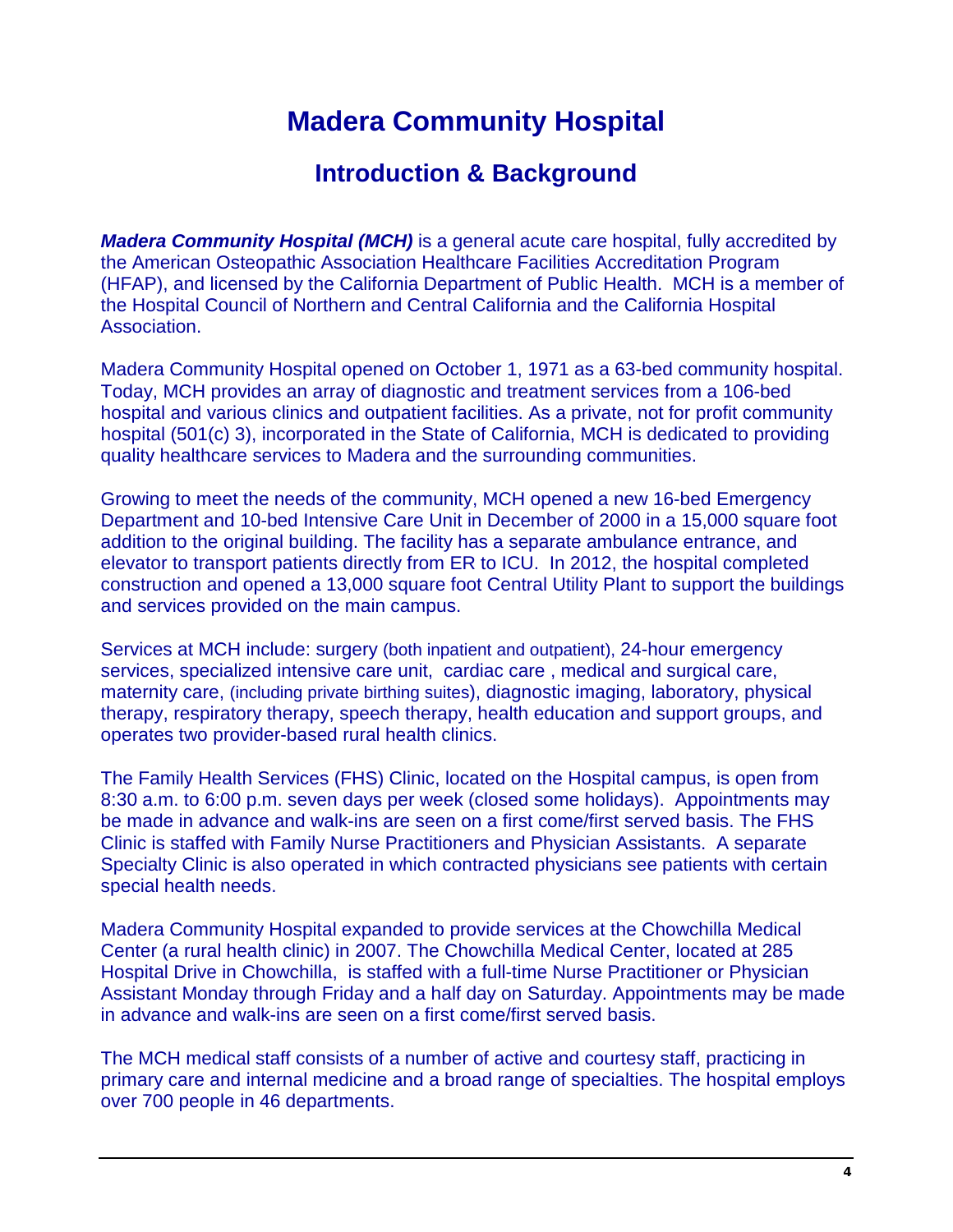# **Organizational Structure Madera Community Hospital Board of Trustees - June 30, 2015**

Madera Community Hospital is a 501(c)3, not-for-profit community health resource, dedicated to actively promoting and maintaining the health and well-being of residents in western Madera County.

Madera Community Hospital is governed by an 18 member Board of Trustees. The Board is comprised of community members and local physicians. Listed below are current members of the MCH Board of Trustees.

| Chair             | <b>Robert Poythress</b> | <b>Vice President</b>            | <b>Citizens Business Bank</b>            |
|-------------------|-------------------------|----------------------------------|------------------------------------------|
| <b>Vice Chair</b> | <b>Steve Barsotti</b>   | <b>Insurance Agent</b>           | Foster & Parker Insurance Agency         |
| <b>Secretary</b>  | <b>Monte Pistoresi</b>  | <b>Business Owner</b>            | Pistoresi Ambulance                      |
|                   | Anna da Silva           | <b>Business Owner</b>            | <b>Lee's Concrete</b>                    |
|                   | Deidre da Silva         | <b>Business Owner</b>            | <b>Lee's Concrete</b>                    |
|                   | <b>Margaret Diebert</b> | <b>Business Owner</b>            | <b>Creative Copy</b>                     |
|                   | <b>Mike Diebert</b>     | <b>Business Owner</b>            | <b>Creative Copy</b>                     |
|                   | <b>William Driggs</b>   | <b>Businessman</b>               | <b>Retired</b>                           |
|                   | <b>Anita Eden</b>       | <b>Hospital Business Manager</b> | <b>Retired</b>                           |
|                   | Duane Furman, Ed. D.    | <b>Educator</b>                  | <b>Retired</b>                           |
|                   | <b>Stell Manfredi</b>   | <b>County Administrator</b>      | <b>Retired</b>                           |
|                   | Aftab Naz, MD           | Physician                        | <b>Medical Staff President - Current</b> |
|                   | <b>Wally Nishimoto</b>  | <b>Business Owner</b>            | <b>Bridge Store</b>                      |
|                   | <b>Steve Schafer</b>    | <b>Businessman</b>               | San Joaquin Wine Company                 |
|                   | Kanwal Singh, MD        | Physician                        | <b>Medical Staff President - Past</b>    |
|                   | Ugwu-Oju, Charles E MD  | Physician                        | <b>Medical Staff President - Elect</b>   |
|                   | Don Warnock             | <b>Business Owner</b>            | <b>Food Products Company</b>             |
|                   | <b>Jan Zitek</b>        | <b>Business Owner</b>            | <b>Animal Hospital</b>                   |

Chief Executive Officer – Evan J. Rayner Chief Operating Officer – Karen Paolinelli, FNP Chief Nursing Officer – Laurene Cox, RN Chief Financial Officer – Mark Foote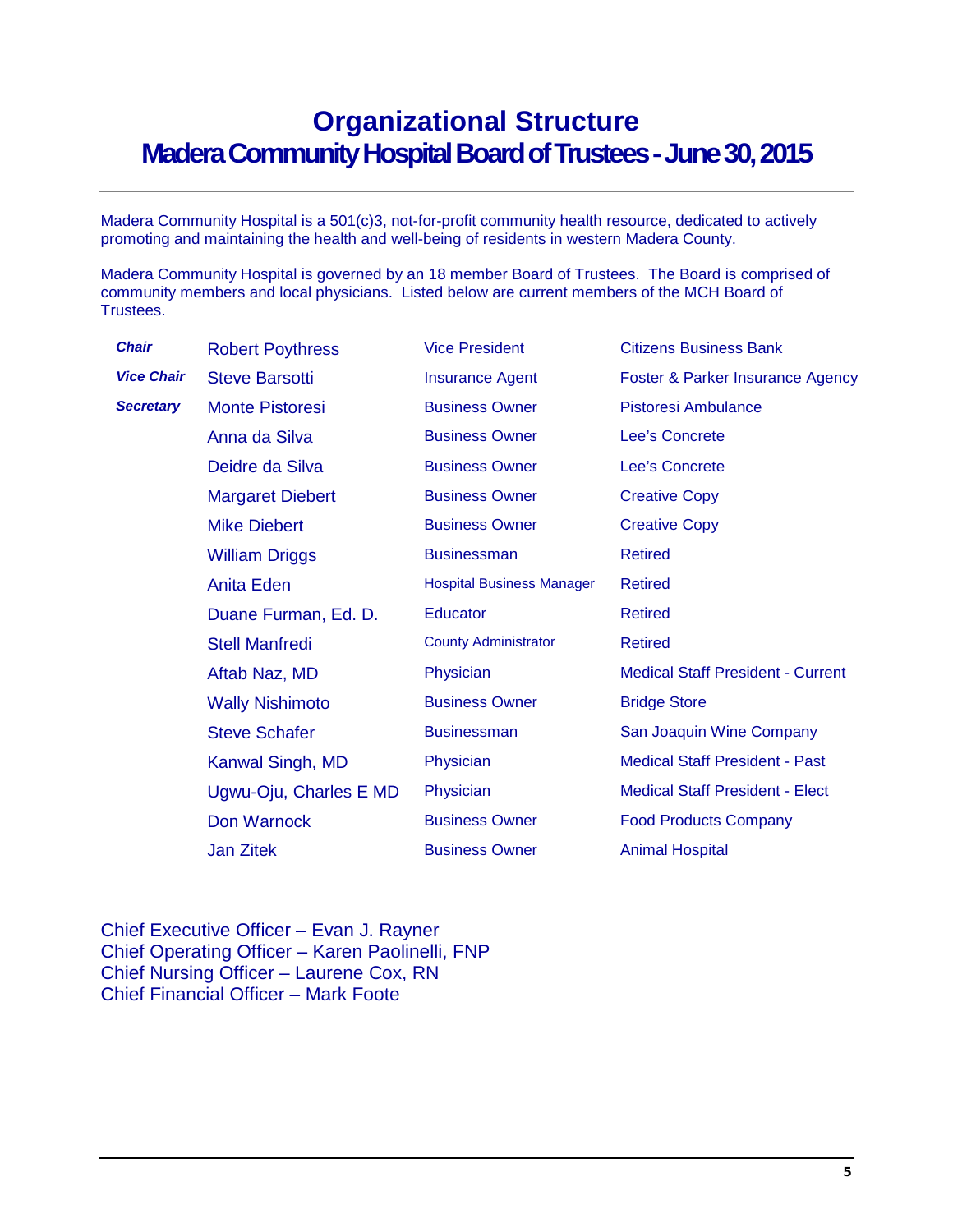# **Madera Community Hospital Mission Statement**

Madera Community Hospital is a not-for-profit community health resource, dedicated to actively promoting and maintaining the health and well-being of residents throughout the Central Valley. We are committed to identifying and serving our community's needs with compassion, concern, care and safety for the individual.

In support of our primary mission, Madera Community Hospital will:

• Be sensitive to the diverse physical, spiritual and psycho-social needs of those we serve, including the alleviation of pain and suffering, and integrally involving the family in care delivery.

• Periodically assess the health status and needs of our community, determine which health services we can appropriately establish and maintain, and act as a catalyst to ensure that priority health needs are met.

• Work collaboratively with physicians, other health providers, and community leaders to develop, offer and continuously evolve a comprehensive and integrated continuum of health services.

• Stimulate high levels of support and participation in educational and outreach initiatives offered to patients, staff and community members in an effort to promote both high levels of individual achievement and community health and well being.

• Prudently manage and utilize our financial resources, while ensuring the provision of high quality, effectively delivered health services.

# **Vision Statement**

Madera Community Hospital will distinguish itself as a leader in identifying and meeting our community's health needs by working in partnership with physicians and others to offer and manage an integrated array of health services upon which a majority of individuals and employers in our community will rely. We will:

- Initiate collaborative relationships and strategic alliances which advance our vision.
- Meet or exceed our customers' expectations through quantifiable clinical and service quality and coordinated care delivery.
- Actively involve employers and community leaders in our success.
- Be flexible to change as community needs evolve.
- Engage a community which recognizes Madera Community Hospital as a vital community health resource.
- Align hospital and physician interests to better serve our community.
- Strategically invest in services and technologies, such as information technologies and non-acute care services.
- Selectively expand our Central Valley presence to serve the growing needs of area residents and purchasers: \*Madera \*Chowchilla \*Kerman \*N.W. Fresno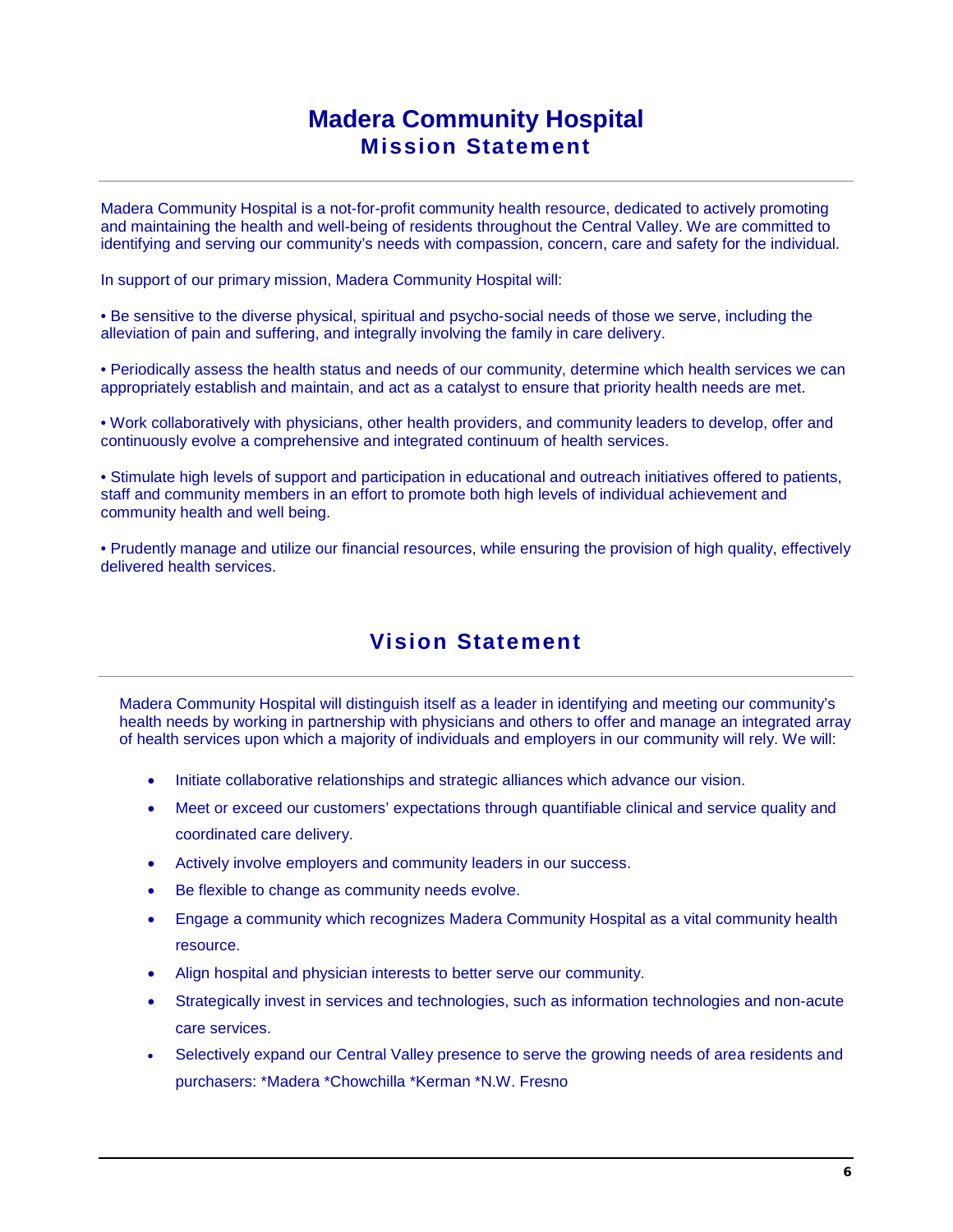# *Community Description*

Located in the exact center of California, Madera residents have easy access to Yosemite National Park, numerous mountain recreational areas including lakes, National & State Parks, the Pacific Coast, and Bay Area as well as Southern California.

Agriculture is the primary economic resource in Madera County creating jobs for permanent and migrant workers. Migrant workers are not the only work source benefiting from agriculture-related works; others include fertilizer companies, farm vehicles, supermarkets, truck-drivers, workers in wineries and food processing plants. Madera depends on agriculture and related fields for a major source of employment.

A wide range of healthcare services are available through the Madera County Public Health Department. Mental health services are provided through Madera County Behavioral Health Services. Privately owned medical facilities available within the county include two convalescent hospitals, one ambulance service, and Children's Hospital of Central California. Madera Community Hospital is the only acute care facility in the county treating adult patients.

The US Census Bureau QuickFacts, revised October 14, 2015 indicates a 2.4 % population increase in Madera County from April 1, 2010 to July 1, 2014.

| <b>Madera County</b> | 2014    | 2010    |
|----------------------|---------|---------|
| <b>Population</b>    | 154,548 | 150,865 |

Median Household Income for the city and county of Madera are significantly lower than statewide. In excess of ten percent (12.8%) of Madera County residents are over sixty five (65) years old. The segment of residents living below poverty level present a tremendous challenge to Madera Community Hospital in meeting the healthcare needs of the community with limited financial resources.

| <b>Residents Below Poverty Level</b>             | <b>City of Madera</b> | <b>County of Madera</b> | <b>California</b> |
|--------------------------------------------------|-----------------------|-------------------------|-------------------|
| Median Household Income                          | \$41,459              | \$45,625                | \$61,094          |
| <b>Residents of All Ages Below Poverty Level</b> | 27.7%                 | 22.8%                   | 15.9%             |
| Per Capita Money Income                          | \$14.459              | \$17.847                | \$29.527          |
|                                                  |                       |                         |                   |
| <b>Education (2008 Estimates)</b>                |                       |                         |                   |
| High School Graduates (Age 25+)                  | 56.7%                 | 68.5%                   | 81.2%             |
| Bachelor's Degree or Higher                      | 9.4%                  | 13.6%                   | 30.7%             |
|                                                  |                       |                         |                   |

Cities and zip codes served by the hospital are:

Madera / Madera Ranchos: 93636, 93637, 93638, 93639, Chowchilla: 93610, Raymond: 93653, Kerman: 93630

Source: U.S. Census Bureau: State & County QuickFacts. Data derived from Population Estimates, Census of Population and Housing, Small Area Income and Poverty Estimates, State and County Housing Unit Estimates, County Business Patterns, Nonemployer Statistics, Economic Census, Survey of Business Owners, Building Permits, Consolidated Federal Funds Report.

Source: U. S. Census Bureau, 2013 American Community Survey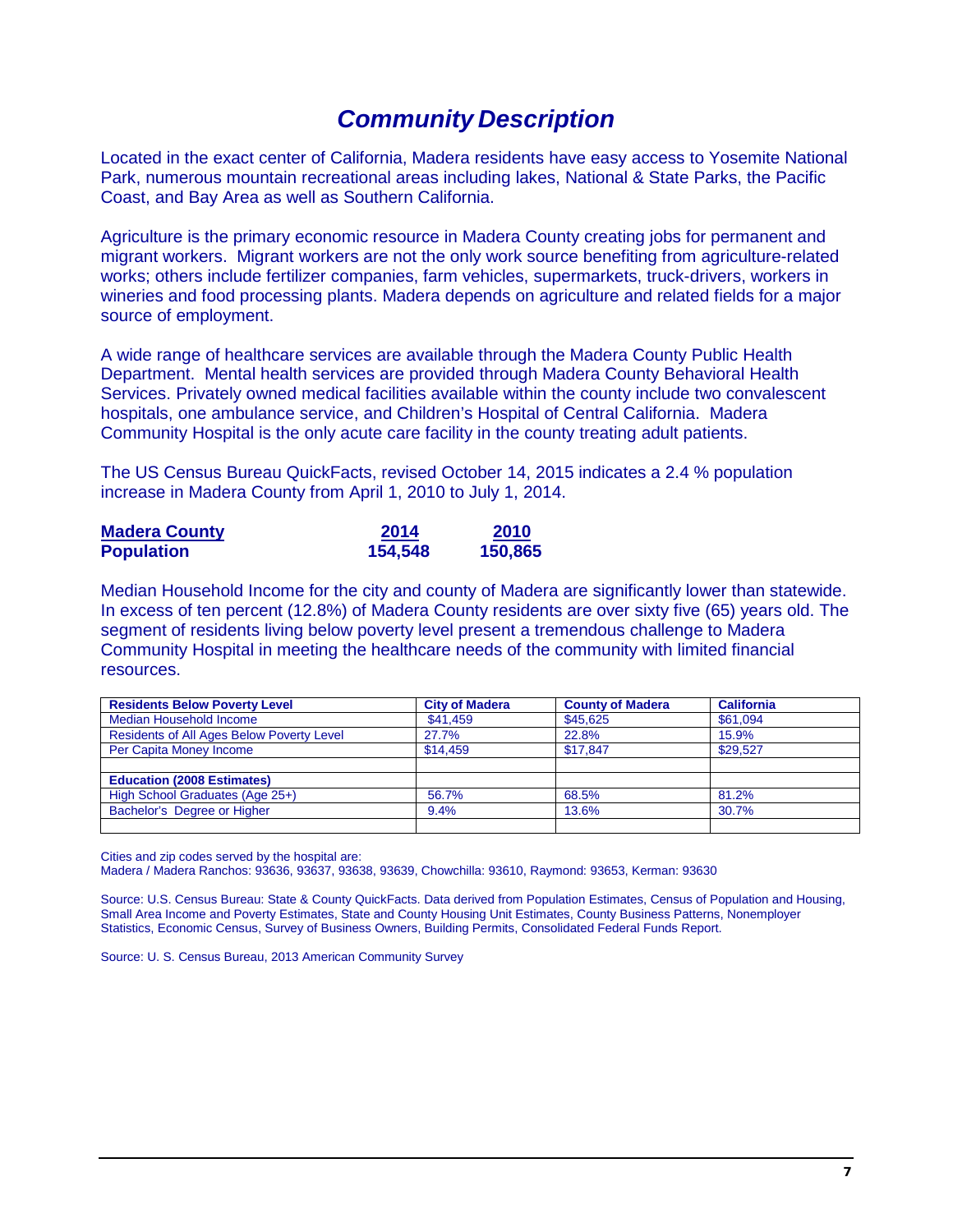# **Planning & Public Review**

# **Board & Hospital Staff in the Planning Process**

The Board of Trustees, Board committees, Administrative Staff and the Medical Staff, in conjunction with the Leadership Council, work together to implement and carry forward the goals developed in the strategic plan and mission statement as evidenced by review and approval of budgets, strategic initiatives, major equipment purchases and building projects.

# **Community Involvement and Needs Assessments**

Citizen input is obtained in various ways. One very important way is through the participation of members of Madera Community Hospital Board of Trustees, Foundation Board and League of Volunteers. Hospital employees are involved in the community, serving on boards and committees representing the hospital getting and giving input to better the community.

# **Community Health Needs Assessment**

Madera Community Hospital participated in the completion of a regional Community Health Needs Assessment, published in March, 2013, and coordinated by the Hospital Council of Northern and Central California. The Needs Assessment covered the four county area of Madera, Fresno, Tulare & Kings counties and was completed in conjunction with the Central Valley Health Policy Institute, Central California Center for Health and Human Services through the College of Health and Human Services of California State University, Fresno. A copy of this Needs Assessment is available on the Madera Community Hospital website at [www.maderahospital.org.](http://www.maderahospital.org/)

This Needs Assessment is the result of significant collaboration among the hospitals in the four counties to come together and do this "shared work".

The Patient Protection and Affordable Care Act (PPACA) imposed new requirements on hospitals. Hospitals must comply with requirements regarding community health needs assessments, community benefit reporting, financial assistance policies, charges, billing and collections.

The Hospital Council of Northern and central California is currently coordinating the completion of the next regional Community Needs Assessment report.

Health needs identified in the Needs Assessment for the region were:

- Lack of prenatal care for pregnant women
- Low birth weight in newborns
- High number of residents with diabetes
- Other regional health disparities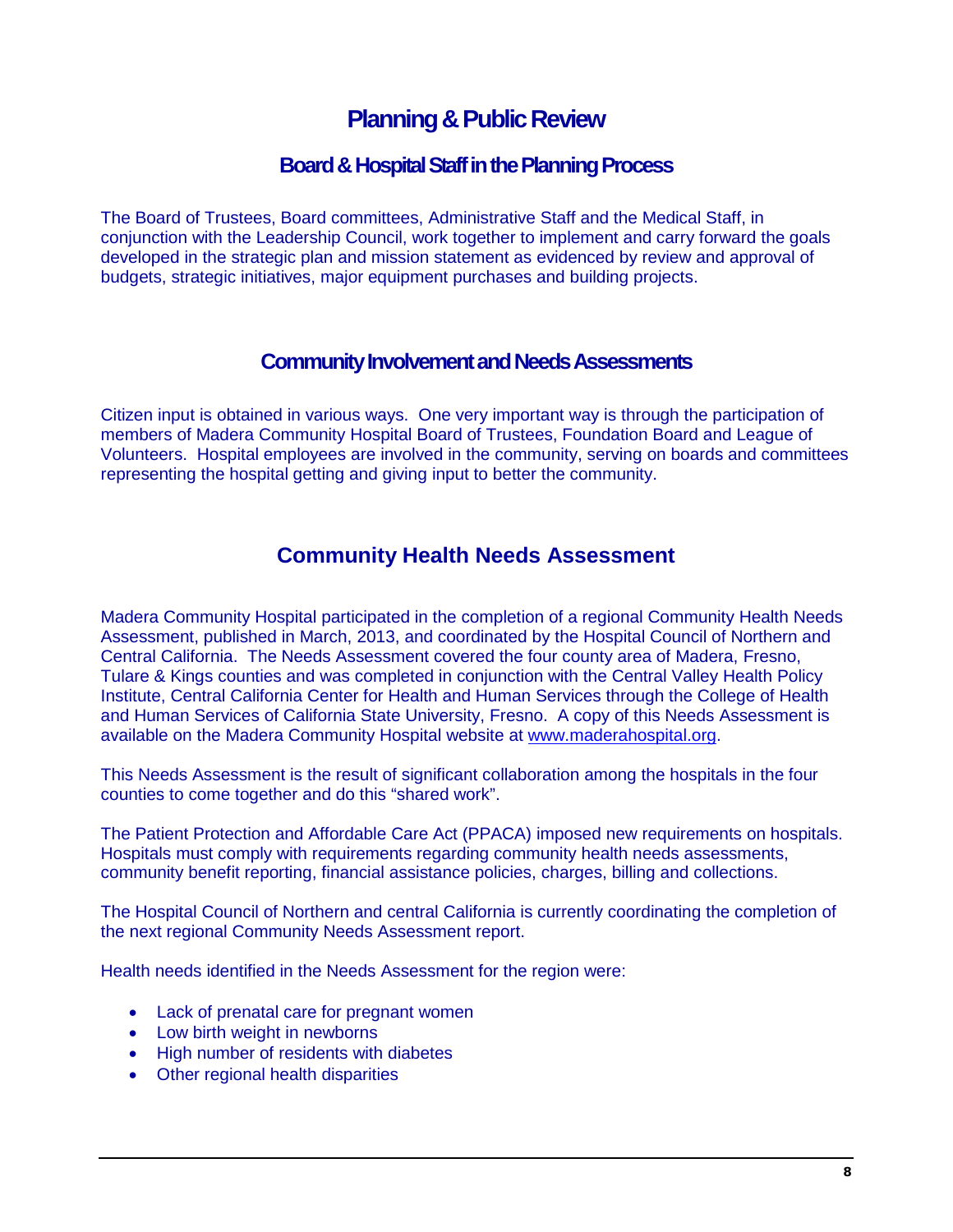On the date of the publishing of this Community Benefits Report, Madera Community Hospital is participating in the development of another four county Community Health Needs Assessment to be published in 2016.

# **Vision Madera 2025 Program**

The Vision Madera 2025 Program provided Madera Community Hospital with an excellent assessment of the needs of the community and direction to provide a safe and healthy environment for the community as a whole, while meeting the immediate and long term healthcare needs of an economically and ethnically diverse community.

#### *The following excerpt from the "Madera Vision 2025 – Vision Action Plan and Annual Report" summarizes the extensive public participation in the project.*

#### *Vision Madera 2025 Vision Overview*

*In July 2005, Madera engaged in a community process to develop a plan to guide the city to a preferred future. This community-wide effort, the Vision Madera 2025 program, was conducted over two years (2005-2007) and involved hundreds of citizens representing dozens of community interests including business, environment, neighborhood, social service, healthcare, education, government and many others. The product of this endeavor was a Vision Statement describing Madera in 2025, and an Action Plan identifying the programs and projects necessary to achieve that vision. With the help of hundreds of inputs from community volunteers and City of Madera sponsorship, the community now has a Vision and Action Plan. The Vision includes descriptive language describing a preferred future for Vision Madera 2025 in four focus areas:*

- *· A Well-Planned City*
- *· A Strong Community and Great Schools*
- *· Good Jobs and Economic Opportunity*
- *· A Safe, Healthy Environment*

*The project involved an extensive public participation program including a citizen task force that advised the City and developed the recommended Vision Madera 2025 Vision and Action Plan. In addition, the general public and various interest groups were engaged through a broad range of outreach activities such as public workshops and forums, newsletters, presentations to community groups, and focus groups. Hundreds of citizens participated in the vision planning process.<sup>3</sup>*

# **Federal, State and Community Surveys, Data Bases and Reports**

Madera Community Hospital Administration and Board of Trustees stay informed on population, health care and economic trends and their relation to the local community through various data sources; Federal & State reports, local surveys, healthcare databases and other publically available reports.

Careful planning and utilization of resources allows Madera Community Hospital to provide a variety of healthcare services and healthcare preventive education to a largely underserved population.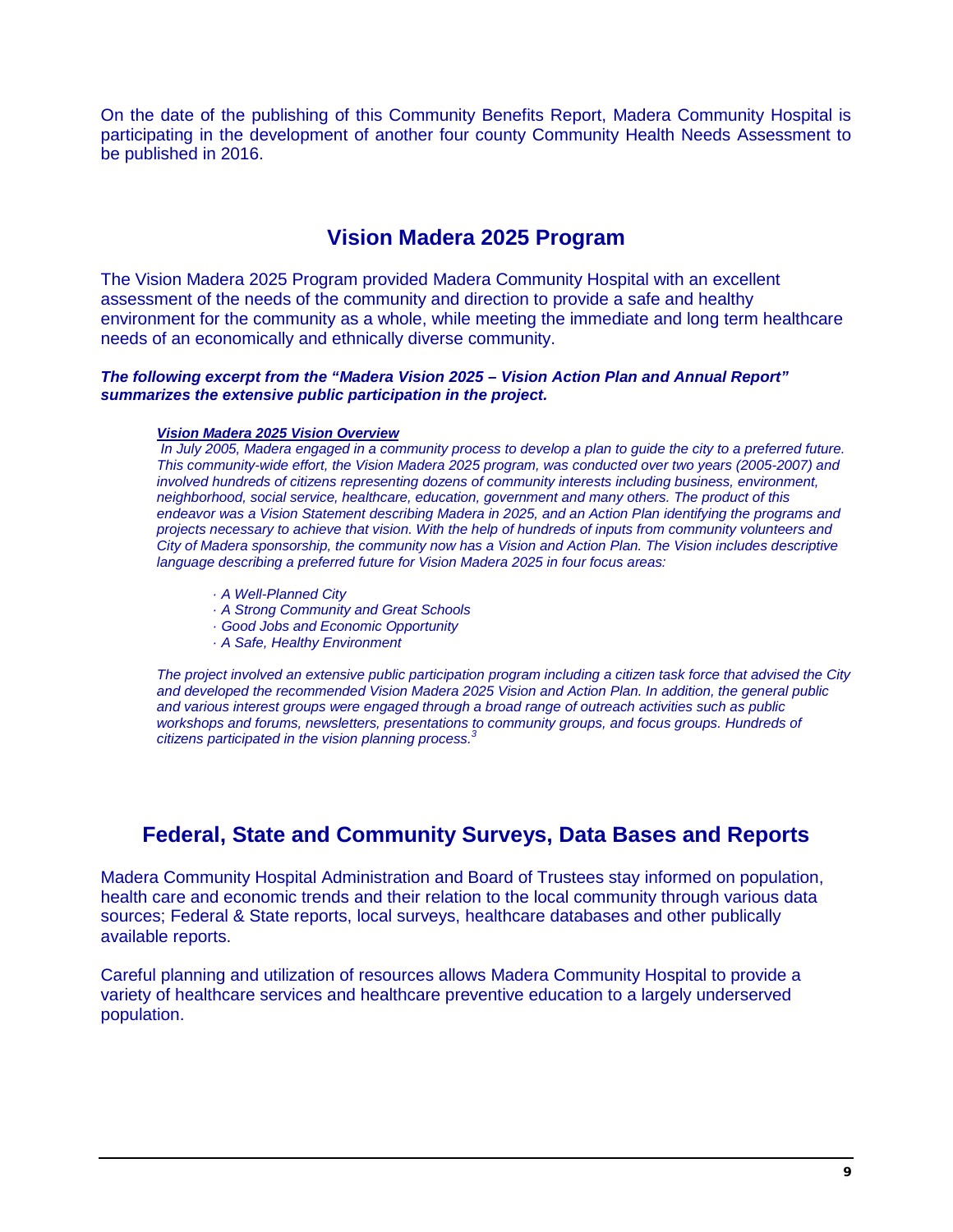# **Madera Community Hospital Responding to Identified Healthcare Needs**

### **Comprehensive Prenatal Services Program**

Comprehensive Prenatal Services Program (CPSP) at Madera Community Hospital offers classes that may be started at any time during pregnancy. Participation is open to all expectant mothers. Attendance is flexible. As an incentive to encourage regular participation, free baby gifts are received with each class attended. Classes are offered on an individual basis or in a group setting.

### **The Comprehensive Prenatal Services Program includes the following classes:**

- Breastfeeding
- ❖ Infant Care
- ❖ Infant CPR
- $\div$  Labor and Delivery
- Early Pregnancy
- ❖ Nutrition advice
- ❖ Pre-Term Labor

## **Madera Community Hospital Labor and Delivery**

- Six Labor, Delivery, and Recovery suites
- $\div$  Infant security system
- $\div$  Lactation Education
- Maternal Child "stork" tour of the facilities
- Operating rooms immediately available for cesarean sections
- Prenatal education

The Labor & Delivery Department encourages family involvement throughout the birthing process and offers extensive classes and parenting resources before and after delivery.

## **Childbirth Classes**

Childbirth Classes are provided by for expectant mothers. The classes provide education about childbirth and education in parenting.

#### **Stork Tours**

Stork Tours give parents an opportunity to view the Labor and Delivery / Mother / Baby unit. Completion of routine forms prior to admission, and a preview of what to expect during the hospital stay. Two hour classes are held three to four times a month. This is a free service for all mothers delivering at Madera Community Hospital.

#### **Nursing Licensure Education Support**

Madera Community Hospital provides funds for employees to enroll in and successfully pass courses and tests to become a Registered Nurse, working with California State University, Fresno and the Madera Center and Fresno City College of the State Center Community College District.

### **Community Integrated Work Program**

The Community Integrated Work Program provides a setting for physically and mentally challenged special needs community residents to learn life skills, performing in a commercial work environment, to be responsible, productive citizens.

#### **Congestive Heart Failure Support Group**

Madera Community Hospital provides a meeting place and a Registered Nurse education for monthly meetings of the Congestive Heart Failure Support Group. Guest speakers are provided whenever possible to provide education on this topic. Frequently the Madera Community Hospital Medical Staff presents information to the group.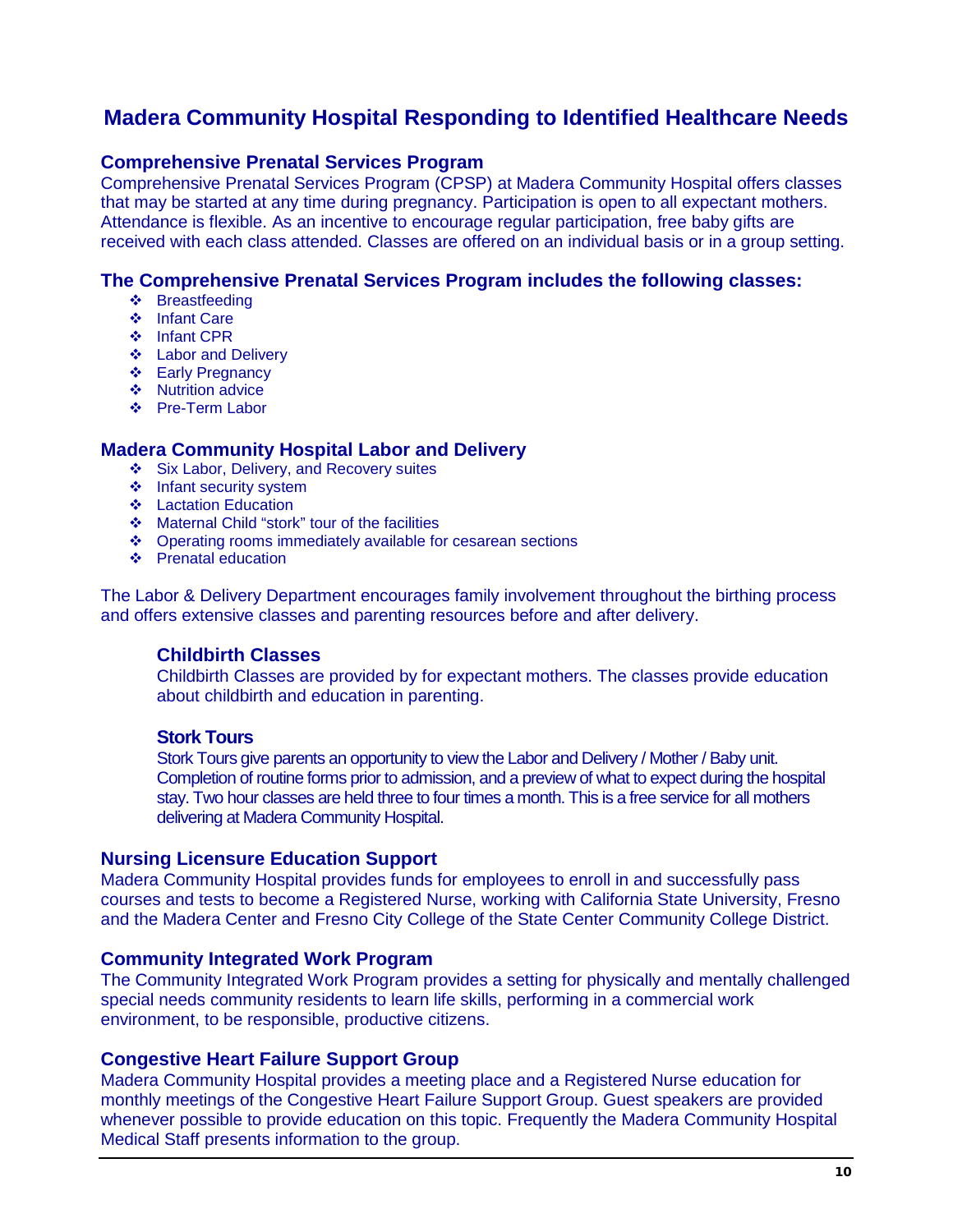# **Family Health Services Clinic**

The Family Health Services Clinic is staffed with Family Nurse Practitioners and Physician Assistants. Family Health Services also offers specialty clinics in which local Physicians rotate on a regular basis. A wide variety of services are provided, including:

> Adult Healthcare **National Care** Urgent Care Child Healthcare Minor injuries and illnesses Well child exams Minor Surgical Procedures Complete physicals and PAP Smears Preventative Healthcare Employee Physicals **Employee Physicals** WIC Physicals Sports Physicals **Immunizations** Treatment of Acute & Chronic Illnesses Lab and X-Ray Services Family Planning Services

### **Most insurance, Medicare and Medi-Cal are accepted. A sliding fee schedule is offered for the uninsured.**



# **Family Health Services 1210 East Almond Avenue, Madera, CA 93637**  Open 8:30 am - 6:00 pm, seven days per week Walk-ins are seen in order of arrival.

Appointments can be made by calling (559) 675-5530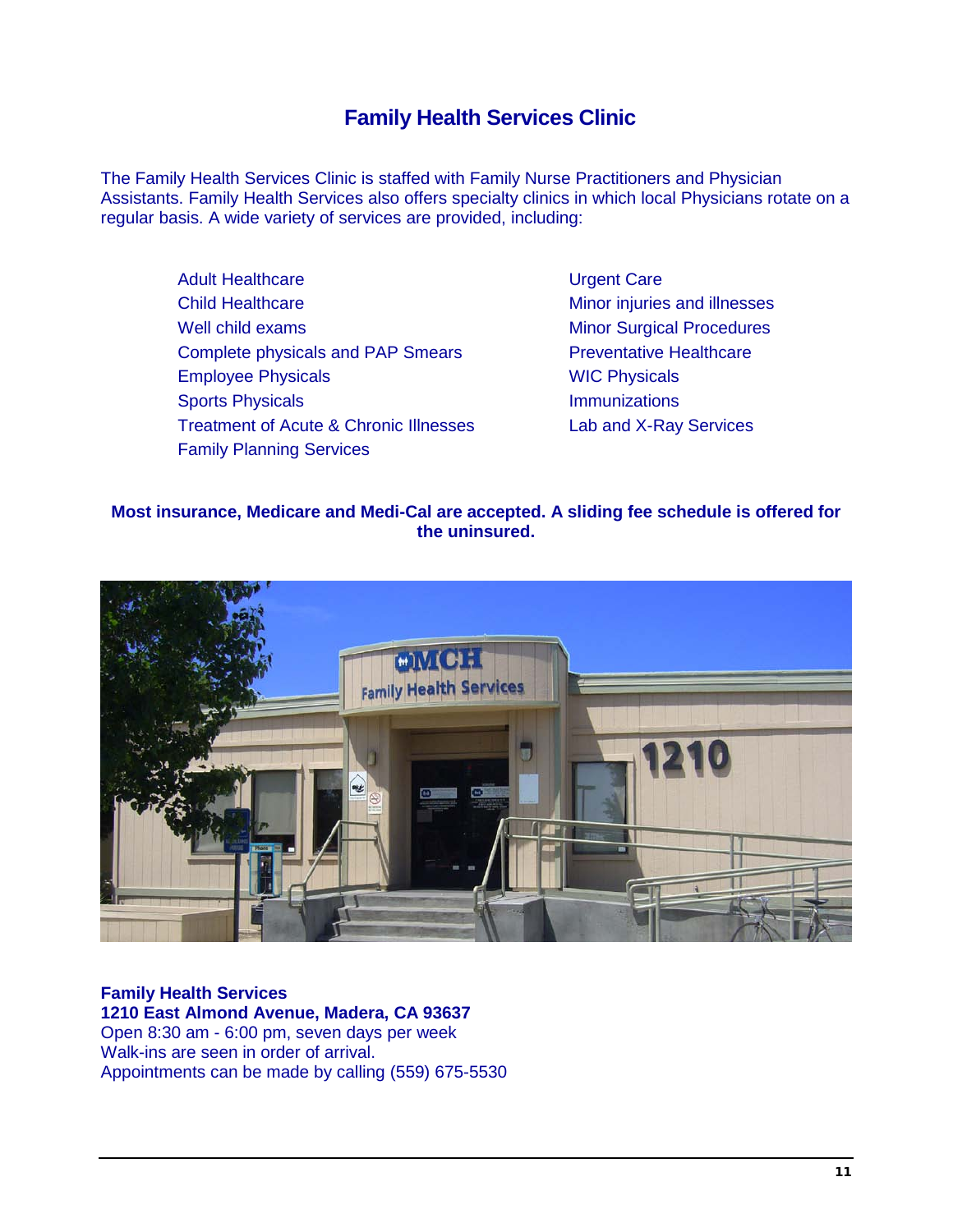# **Chowchilla Medical Center Clinic**

A new opportunity to meet healthcare needs in the Madera County community of Chowchilla was realized when Madera Community Hospital took over management of the Chowchilla Medical Center Clinic in 2007. Madera Community Hospital assumed full operation of the Chowchilla Medical Center Clinic in 2008. The Chowchilla Clinic is staffed with a full-time Nurse Practitioner or Physician Assistant. Podiatry, Internal Medicine, Ophthalmology, and OB/GYN doctors are available by appointment. Walk-in patients are seen in order of arrival for primary healthcare services.



#### **Chowchilla Medical Center**

285 Hospital Drive, Chowchilla, CA 93610 Open Monday – Friday, 8:00 am to 6:00 pm Saturday, 8:00 am to 12:00 pm. Phone number: (559) 665-3768

# A variety of services are provided, including:

- Adult Healthcare **National Care** Urgent Care Child Healthcare Minor injuries and illnesses Well child exams Minor Surgical Procedures Complete physicals and PAP Smears **Preventative Healthcare** Employee Physicals **Employee Physicals** WIC Physicals Sports Physicals **Immunizations** Treatment of Acute & Chronic Illnesses Lab and X-Ray Services Family Planning Services
	-

#### **Most insurance, Medicare and Medi-Cal are accepted. A sliding fee schedule is offered for the uninsured.**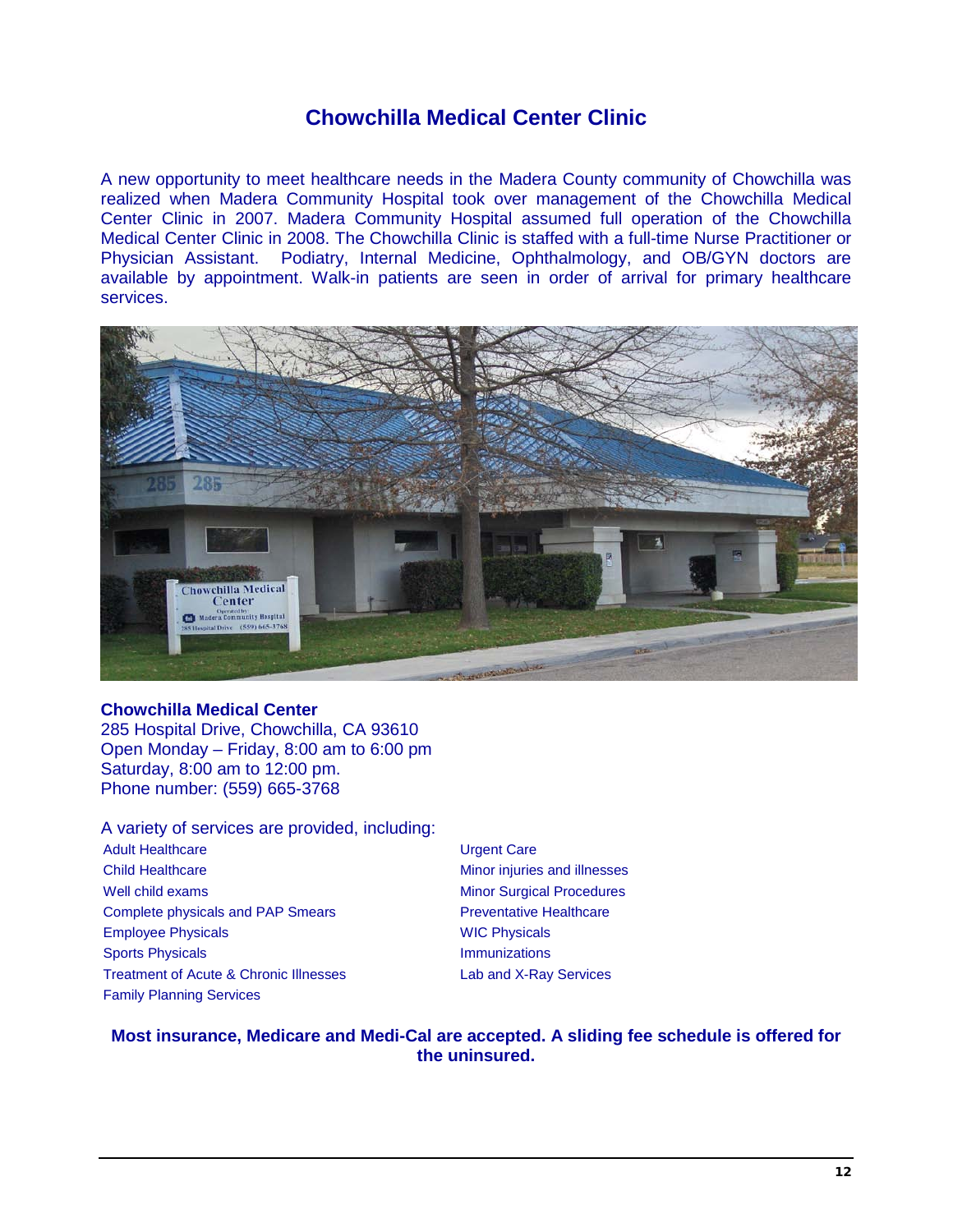# **Madera Community Hospital**

# **Children's Visitor Center**

The provision of free childcare services to parents is a goal Madera Community Hospital was able to realize with the opening of the Children's Visitor Center on April 5, 2004.

The center is housed in a modular building located in the front of the hospital, close to the Family Health Services Clinic. It is accessible for women needing a mammogram, x-ray, visiting the family health clinic or when visiting a patient in the hospital. The modular building is 960 square feet.

Each year when RSV warnings and restrictions regarding children in the patient care areas are posted, parents and visitors become frustrated. The Children's Visitor Center helps alleviate the stress associated with these restrictions.

Although volunteer assistance will be solicited in this endeavor, a full-time director oversees and manages the facility.

The Children's Visitor Center staff provides seasonally appropriate activities for young visitors as well as good parenting suggestions to interested visitors.



For the convenience of patients and visitors, children can visit the supervised Children's Visitor Center while their parents receive services on the hospital campus only or visit patients in the hospital. The center is open Monday thru Friday from 8:00am - 4:00pm. The provision of free childcare helps prevent children being left unattended in other waiting areas on the hospital campus.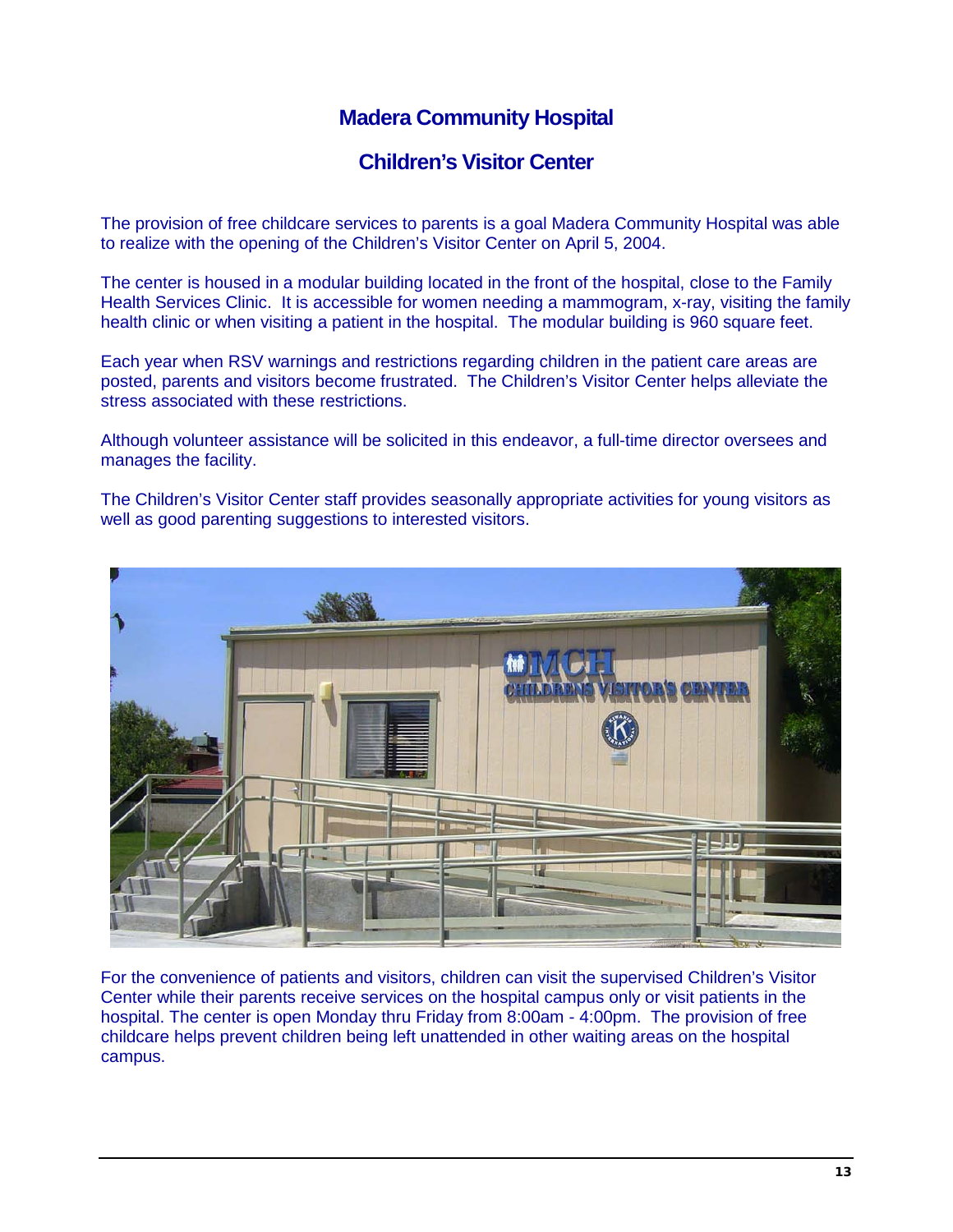## **Community Benefit Service Categories Executive Summary July 1, 2014 - June 30, 2015**

| Community Health Education (A1)<br>Health Care Support Services (A3)<br>Other (A4)<br>** Community Health Improvement Services<br><b>Health Professions Education (B)</b> | \$74,530<br>\$59,050<br>\$3,909<br>\$137,489 |
|---------------------------------------------------------------------------------------------------------------------------------------------------------------------------|----------------------------------------------|
|                                                                                                                                                                           |                                              |
|                                                                                                                                                                           |                                              |
|                                                                                                                                                                           |                                              |
|                                                                                                                                                                           |                                              |
|                                                                                                                                                                           |                                              |
| Nurses/Nursing Students (B2)                                                                                                                                              | \$27,003                                     |
| Other Health Professional Education (B3)                                                                                                                                  | \$59,075                                     |
| Scholarships/Funding for Professional Education (B4)                                                                                                                      | \$2,539                                      |
| Other (B5)                                                                                                                                                                | \$2,361                                      |
| ** Health Professions Education                                                                                                                                           | \$90,978                                     |
| Financial and In-Kind Contributions (E)                                                                                                                                   |                                              |
| Financial Contributions (E1)                                                                                                                                              |                                              |
| In-kind Donations (E3)                                                                                                                                                    | \$39,998                                     |
| Cost of Fundraising for Community Programs (E4)                                                                                                                           | \$1,169                                      |
| **** Financial and In-Kind Contributions                                                                                                                                  | \$41,167                                     |
|                                                                                                                                                                           |                                              |
| <b>Community Building Activities (F)</b>                                                                                                                                  |                                              |
| Community Support (F3)                                                                                                                                                    | \$60,413                                     |
| Community Health Improvement Advocacy (F7)                                                                                                                                | \$1,422                                      |
| Workforce Development (F8)<br>**** Community Building Activities                                                                                                          | \$13,566                                     |
|                                                                                                                                                                           | \$75,401                                     |
| <b>Community Benefit Operations (G)</b>                                                                                                                                   |                                              |
| Community Needs/Health Needs Assessment (G2)                                                                                                                              | \$1,358                                      |
| Community Health Needs Assessment & Reporting (G3)                                                                                                                        | \$2,998                                      |
| **** Community Benefit Operations                                                                                                                                         | \$4,356                                      |
| <b>Total Community Benefit Programs</b>                                                                                                                                   | \$349,391                                    |
| <b>Traditional Charity Care</b>                                                                                                                                           | \$1,297,250                                  |
| <b>Government Sponsored Health Care</b>                                                                                                                                   |                                              |
| <b>Unpaid Cost of Medicaid</b>                                                                                                                                            | \$13,649,070                                 |
| <b>Means-Tested Programs</b>                                                                                                                                              | \$1,524,874                                  |
| **** Government Sponsored Health Care                                                                                                                                     | \$15,173,944                                 |
| <b>Unpaid Costs of the Medicare Program</b>                                                                                                                               | \$9,789,731                                  |
| <b>Total Community Benefit Costs</b>                                                                                                                                      | \$26,610,316                                 |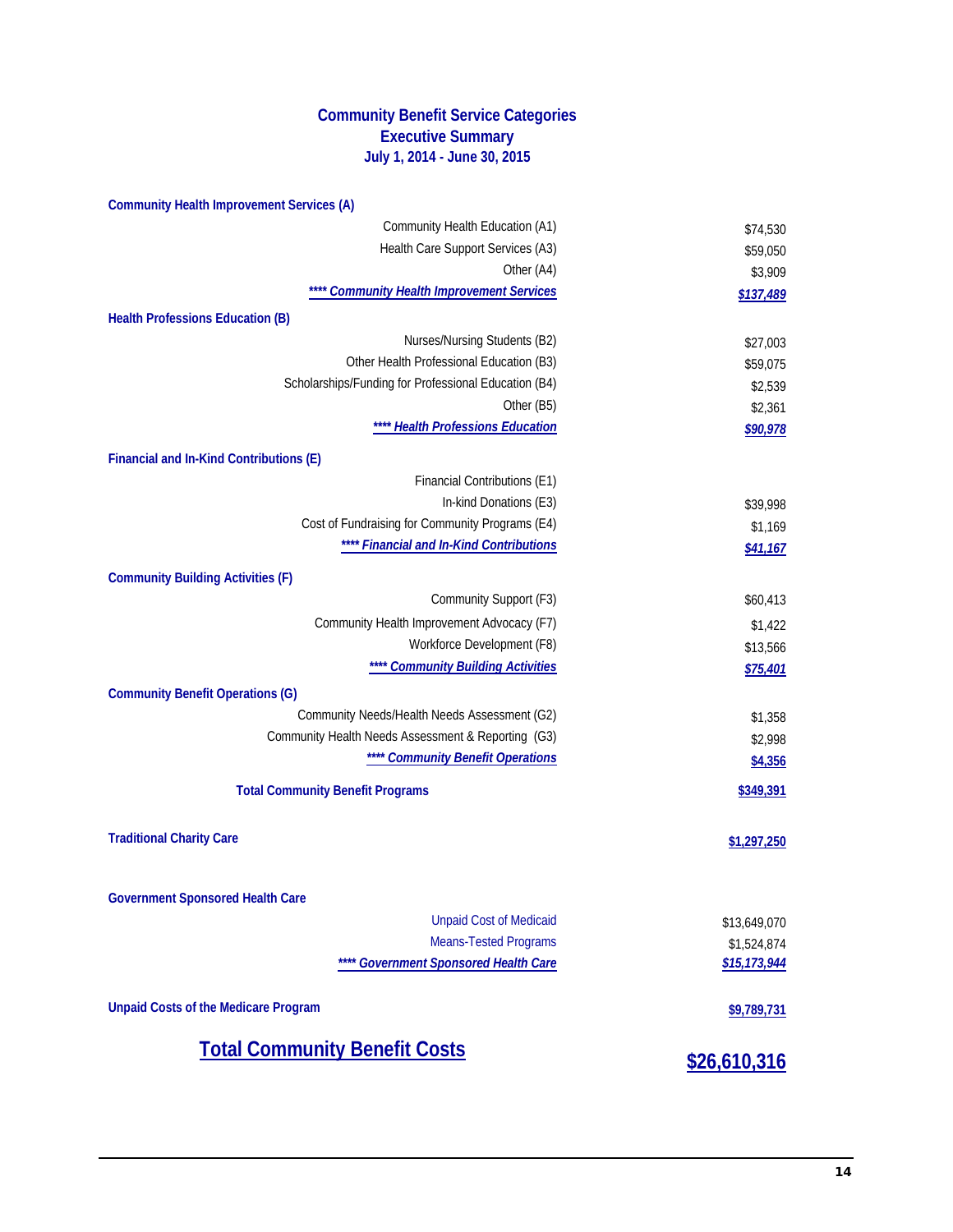#### **Madera Community Hospital Community Benefit Programs Summary**

# **FY: 7/1/2014 - 6/30/2015**

| <b>Title / Department</b>                                         | <b>Benefit Cost</b> |
|-------------------------------------------------------------------|---------------------|
| Administrative Coordination of Nursing Students Training at MCH   | \$7,697             |
| <b>Adult Congenital Heart Association</b>                         | \$1,312             |
| Advisory Committee - Fresno City College Nursing                  | \$129               |
| Advisory Committee - Madera Center RN and LVN Program             | \$256               |
| Advisory Committee - Madera High School ROP Program               | \$256               |
| <b>Blood Drive</b>                                                | \$2,930             |
| <b>Campfire USA</b>                                               | \$14,756            |
| <b>CCPS-Computerized Clinical Placement System</b>                | \$7,825             |
| <b>Childbirth Classes</b>                                         | \$20,903            |
| <b>Children's Visitor Center</b>                                  | \$54,516            |
| <b>Community Benefit Operations</b>                               | \$2,998             |
| <b>Community Health Needs Assessment</b>                          | \$1,358             |
| <b>Community Health Services</b>                                  | \$8,413             |
| <b>Community Integrated Work Program</b>                          | \$11,712            |
| <b>Community Newsletter - In Touch</b>                            | \$25,809            |
| <b>Community Relations</b>                                        | \$567               |
| Cost of Workers' Compensation Insurance for Hospital Volunteers   | \$902               |
| <b>CSUF Dietetic Intern Program</b>                               | \$34,022            |
| Disaster Readiness / Emergency Preparedness                       | \$1,996             |
| <b>Employee Scholarships</b>                                      | \$2,539             |
| <b>Health Information Technology Instruction</b>                  | \$25,053            |
| <b>Hospital Council of Central California</b>                     | \$1,422             |
| <b>Inter-Agency Committee</b>                                     | \$3,334             |
| Interpreter Services: Deaf, Hard of Hearing, Non-English Speaking | \$19,455            |
| Madera County Work Force Investment Board                         | \$854               |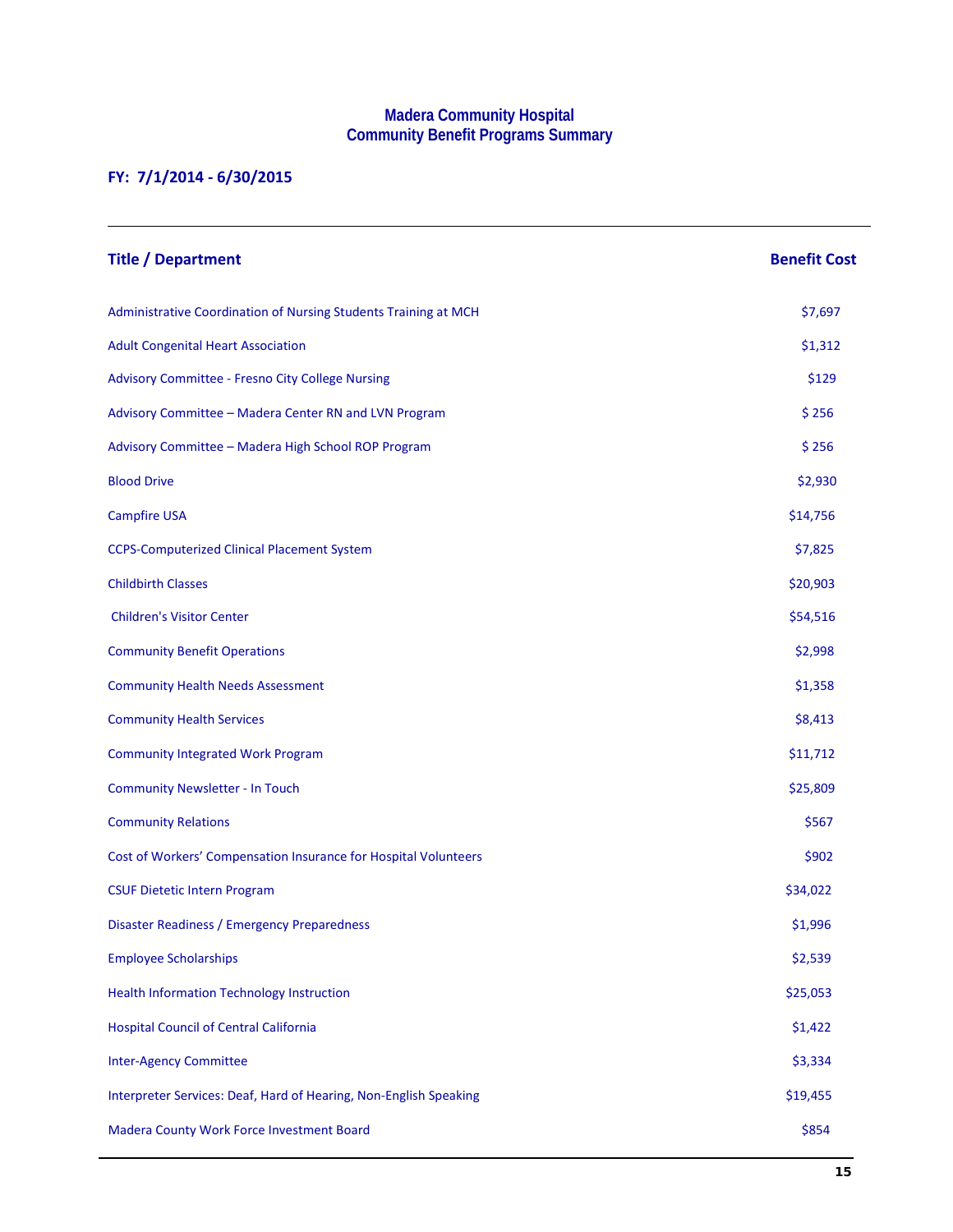| <b>Madera Rotary Club</b>                                          | \$6,580   |
|--------------------------------------------------------------------|-----------|
| <b>MCH Foundation</b>                                              | \$3,337   |
| <b>MCH Junior Volunteer Leadership</b>                             | \$2,361   |
| <b>MCH Volunteer Leadership</b>                                    | \$2,469   |
| <b>NLC Academic Service Partnership</b>                            | \$1,603   |
| Oversight and Direction RN & LVN Nursing Schools/Extern Training   | \$9,237   |
| Physician Recruitment for Federally Designated Medical Underserved | \$1,000   |
| Provision of Meeting Space for Community Service Organizations     | \$29,821  |
| <b>RV Parking and Hook-Ups</b>                                     | \$1,440   |
| <b>Soroptimist of Madera</b>                                       | \$667     |
| <b>Transportation Programs for Patients</b>                        | \$39,595  |
| <b>Trees for Charity</b>                                           | \$267     |
| <b>Total Cost of Programs</b>                                      | \$349,391 |

| <b>Number of Programs</b> |  |
|---------------------------|--|
|                           |  |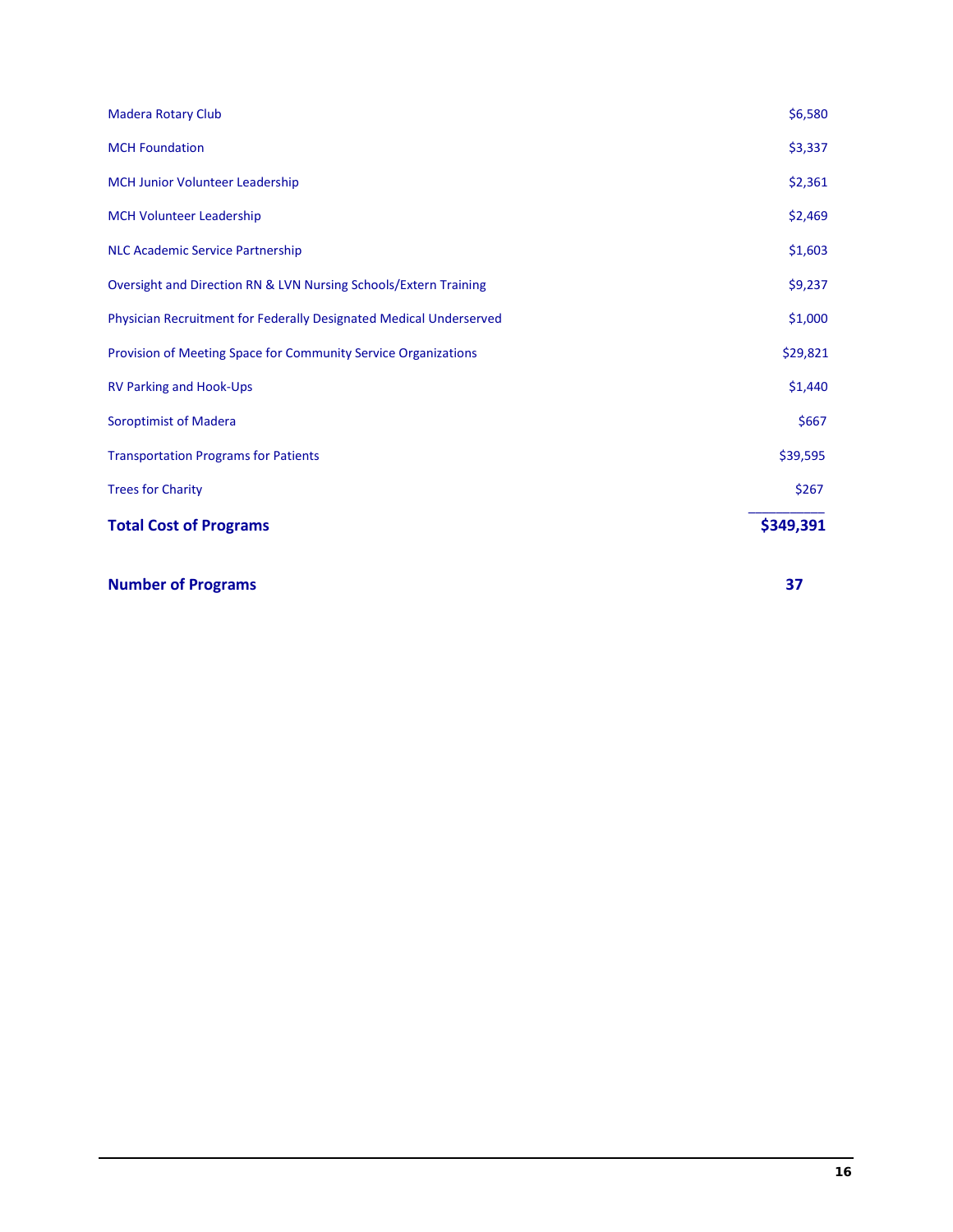#### **Madera Community Hospital**

#### **Community Benefit Activities Detail**

#### **07.01.2014 – 06.30.2015**

#### **ADMINISTRATIVE COORDINATION OF MCH NURSING STUDENTS**

Nursing Administration: Tammy Galindo, RN

Ms. Galindo provides oversight and direction to sponsorship programs for the R.N. and LVN Nursing Schools and Nurse Extern Training Programs. This includes clinical placement, coordination of students, supervision and orientation training for nursing facility, students.

#### **Benefit Cost: \$7,697**

#### **ADULT CONGENITAL HEART ASSOCIATION**

#### General Accounting: Diane Neff

Ms. Neff is the local group leader for the Central California Adult Congenital Heart Association (ACHA). Activities include organizing and attending meetings, outreach, and fundraising events. Focus is on improving the quality of and extending the lives of adults with congenital heart defects through education, outreach, advocacy and promotion of research. Ms. Neff also serves as an Ambassador for the ACHA Heart to Heart Program. The ambassador pool consists of both patients and family members of patients (spouses, parents, etc). The purpose of the Heart to Heart program is to match ambassadors up with patients or their family members for one-on-one mentoring and support. A match typically lasts for 3 to 6 months and is intended to help the patient or family member with an issue such as dealing with having surgery, finding appropriate medical care, insurance issues, etc.

**Benefit Cost: \$1,312**

#### **ADVISORY COMMITTEE - FRESNO CITY COLLEGE NURSING**

Nursing Administration: Tammy Galindo, RN Ms. Galindo participates in a leadership role in the Fresno City College Nursing Program. **Benefit Cost: \$129**

#### **ADVISORY COMMITTEE – MADERA CENTER RN AND LVN PROGRAM**

Nursing Administration: Tammy Galindo, RN Ms. Galindo participates in a leadership role in the Madera Center RN and LVN Program. **Benefit Cost: \$256**

#### **ADVISORY COMMITTEE – MADERA HIGH SCHOOL ROP PROGRAM**

Nursing Administration: Tammy Galindo, RN Ms. Galindo participates in a leadership role in the Madera High School ROP Program. **Benefit Cost: \$256**

#### **BLOOD DRIVE**

Community Relations: Rae Gomes Ms. Gomes serves as the organizer and contact for Blood Drive days which allow the community to donate blood close to home. Madera Community Hospital hosts a blood drives for the Central California Blood Center.

#### **Benefit Cost: \$2,930**

#### **Campfire USA**

Medical Staff Administration: Gail Rowell, RN Ms. Rowell serves as on-site camp nurse every summer. She trains staff and is available twenty-four hours a day during the duration of camp. **Benefit Cost: \$14,756**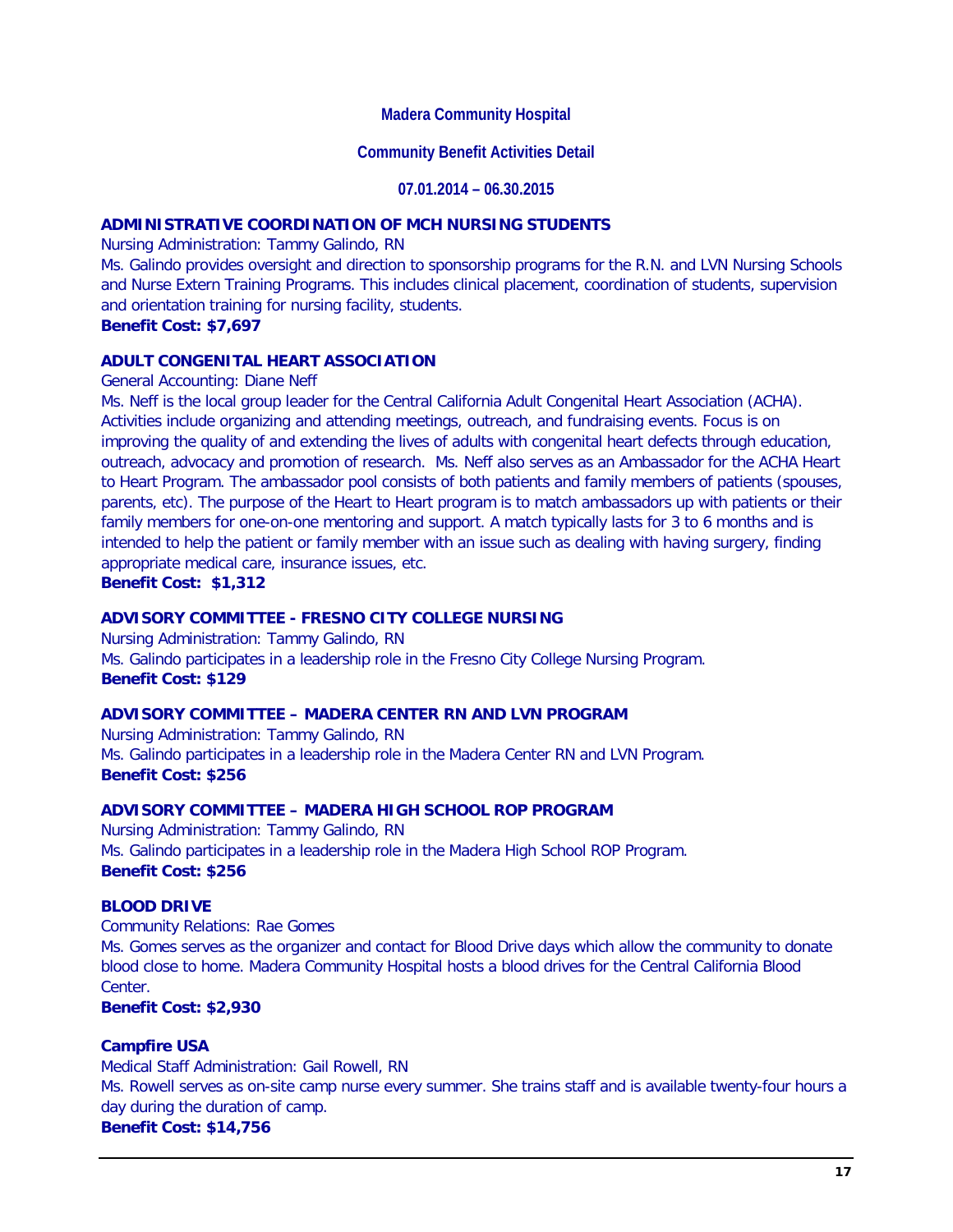#### **CCPS – COMPUTERIZED CLINICAL PLACEMENT SYSTEM**

Nursing Administrator: Tammy Galindo, RN

Ms. Galindo oversee CCPS requests and approve/reject requests to ensure only one school is at the facility at a time. The schools and hospitals meet quarterly to discuss issues with clinical site requests, hospital requirements/updates, and student immunization/background checks, all in support of advancing nursing education in central California. Ms. Galindo also attends the Madera Center, Merced College, and West Med College Advisory Committee meetings on a quarterly basis.

**Benefit Cost: \$7,825**

#### **CHILDBIRTH CLASSES**

Labor & Delivery Director: Jennifer Holt, RN

Ms. Holt oversees the childbirth classes offered at Madera Community Hospital in support of better prenatal care to pregnant women in Madera County.

Provision of childbirth classes to underserved populations.

#### **Benefit Cost: \$20,903**

#### **CHILDREN'S VISITOR CENTER**

Administration: Evan Rayner, CEO

The MCH Children's Visitor Center opened for children on April 5, 2004. The Children's Visitor Center is available to people coming to the Hospital for a medical appointment, hospital emergency care or to visit patients on the Hospital campus. Children can visit for up to 2 hours each day. The Children's Visitor Center provides a safe environment for children whose parents/caregivers require medical care or are visiting a Hospital patient.

**Benefit Cost: \$54,516**

#### **COMMUNITY BENEFIT OPERATIONS**

Professional Services: LaWanna Cortez; Administration: Samantha Sabato; Administration: Mark Foote, CFO Madera Community Hospital collects data on and provides oversight and management of community benefit programs and the reporting process.

**Benefit Cost: \$2,998**

#### **COMMUNITY HEALTH NEEDS ASSESSMENT**

Administration: Mark Foote, CFO Mr. Foote participates in the Four County (Madera, Fresno, Kings, & Tulare) Community Health Needs Assessment (CHNA) taskforce working on a new Community Health Needs Assessment to be published in 2016 and made available to the public.

**Benefit Cost: \$1,358**

#### **COMMUNITY HEALTH SERVICES**

Provide education, educational materials, and speakers to improve the health of the community. Current focus is in identified areas of need including diabetes, respiratory/breathing conditions, heart disease, sleep apnea and screening for unknown medical conditions.

**Benefit Cost: \$8,413**

#### **COMMUNITY INTEGRATED WORK PROGRAM**

#### Housekeeping: Jim Johnson

The Community Integrated Work Program allows physically and mentally impaired individuals to gain work experience in the community enabling the individual to grow in social situations, the work environment, self esteem and while being reimbursed. Madera Community Hospital provides a setting for special needs community residents to learn life skills, performing in a commercial work environment and being responsible, productive citizens.

**Benefit Cost: \$11,712**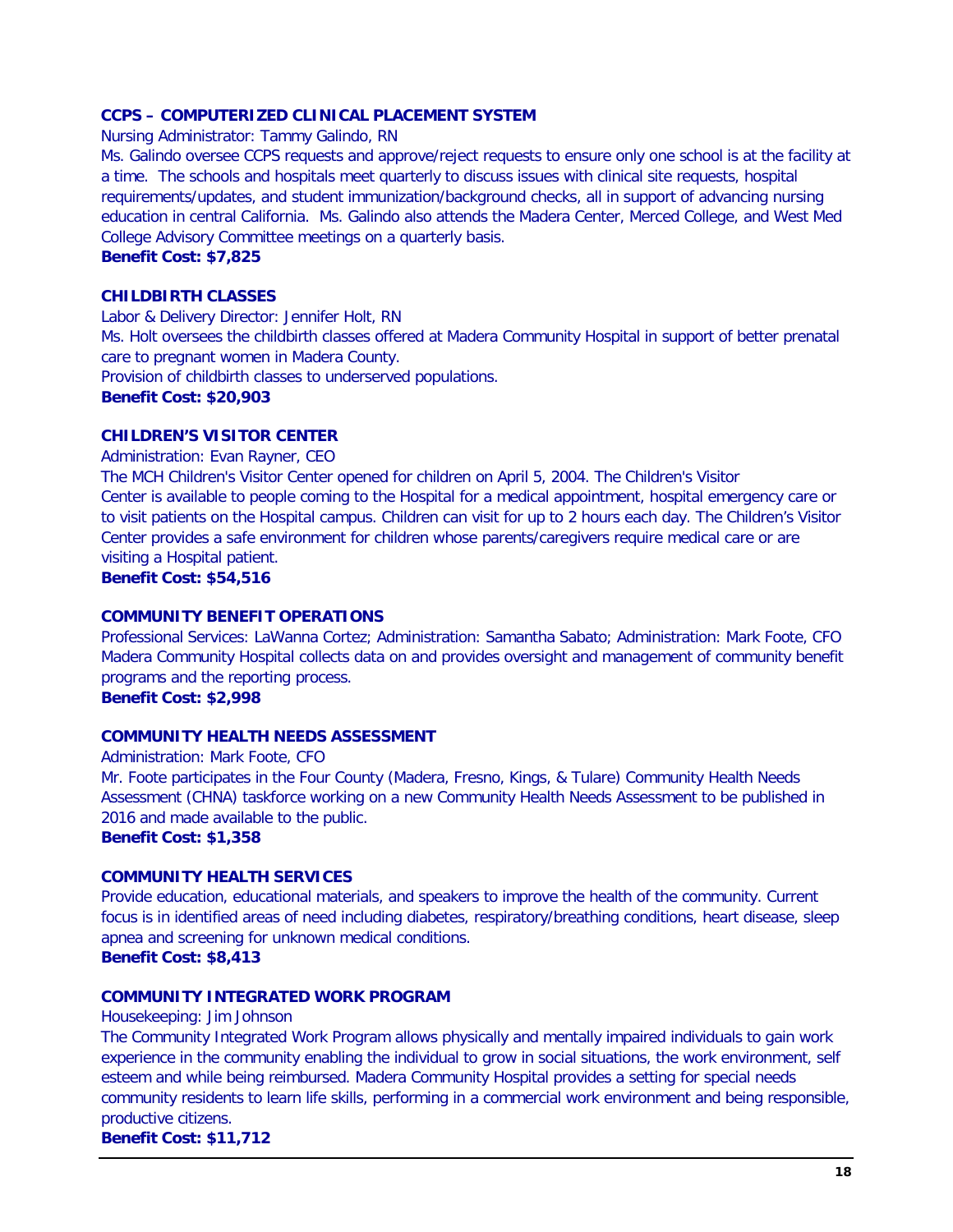#### **COMMUNITY NEWSLETTER - INTOUCH**

Community Relations: Rae Gomes

Ms. Gomes publishes the community newsletter, "InTouch". The newsletter is distributed to residents in the Hospital service area, imparting health education and information of medical services available in the community.

## **Benefit Cost: \$25,809**

### **COMMUNITY RELATIONS**

Community Relations: Rae Gomes Ms. Gomes acts as advisor for the MCH Foundation; scheduling and attending monthly meetings and assisting with fund raising activities **Benefit Cost: \$567**

#### **COST OF WORKER'S COMPENSATION INSURANCE FOR HOSPITAL VOLUNTEERS**

Administration: Evan Rayner, CEO The cost of workers' compensation provided by the hospital to it onsite volunteers. **Benefit Cost: \$902**

# **CSUF DIETETIC INTERN PROGRAM**

Madera Community Hospital provides meeting rooms and space for group to meet for classes and individual study.

**Benefit Cost**: **\$34,022**

#### **DISASTER READINESS / EMERGENCY PREPAREDNESS**

Facilities Management: Jim Johnson, Director Costs associated with new expanded training, task force participation and drills to increase preparedness in event of disaster.

**Benefit Cost: \$1,996**

## **EMPLOYEE SCHOLARSHIP PROGRAM**

Madera Community Hospital provides scholarships to employees to support careers in health care in the Madera area.

**Benefit Cost: \$2,539**

# **HEALTH INFORMATION TECHNOLOGY EDUCATION**

Health Information Technology: Becky Clark, Director Ms. Clark provided education and training for students at Fresno Community College and trained/mentored employees at Madera Community Hospital. **Benefit Cost: \$25,053**

**HOSPITAL COUNCIL OF NORTHERN AND CENTRAL CALIFORNIA**

To understand and promote areas of common interest in providing healthcare to our communities. Work in collaborating with Fresno area hospitals in assessing healthcare needs of community. **Benefit Cost: \$ 1,422**

#### **INTER-AGENCY COMMITTEE**

Administration: Evan J. Rayner, CEO Mr. Rayner met with other agencies within the community to discuss community improvements and strategize to put those discussions into an activity. **Benefit Cost: \$3,334**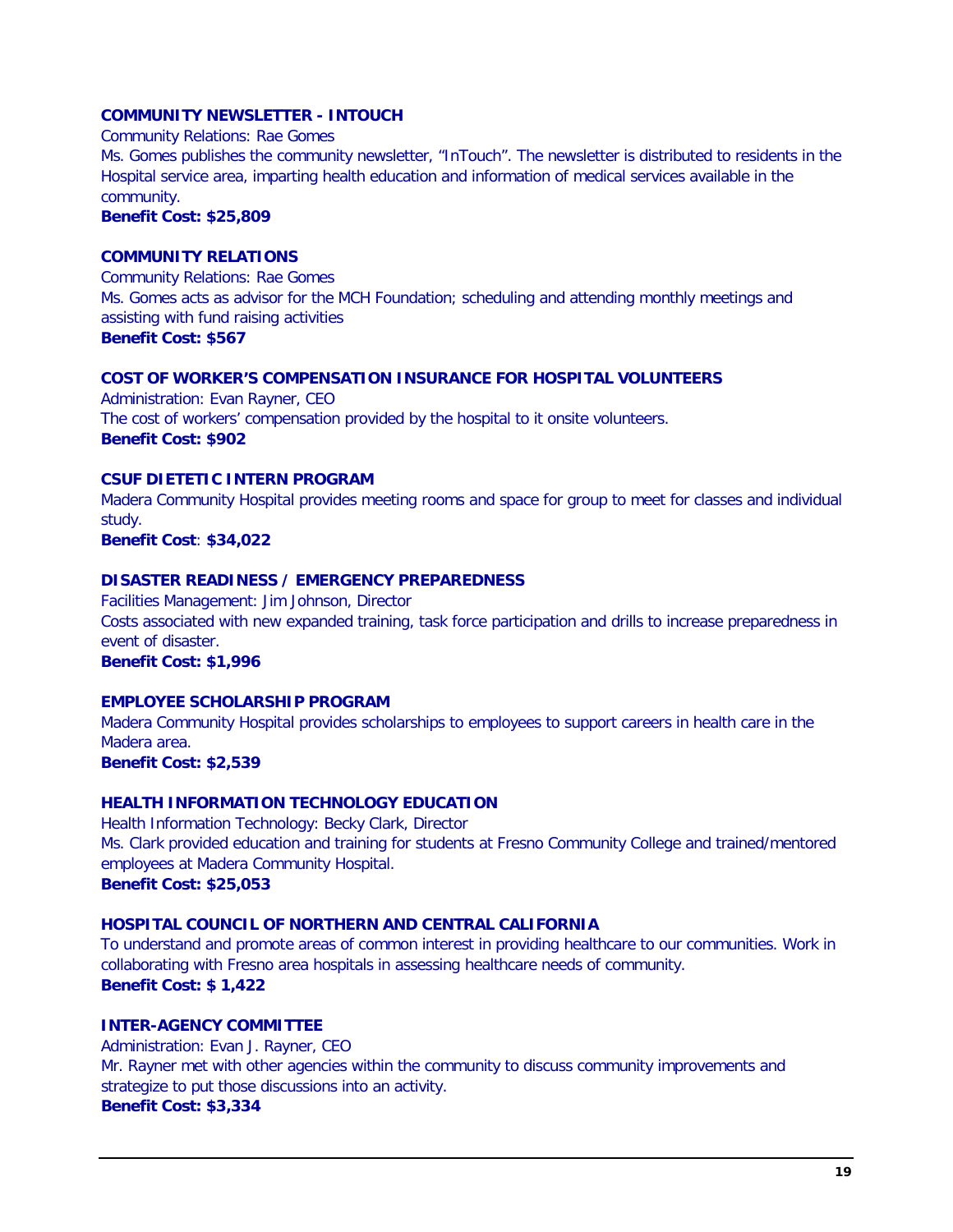#### **INTERPRETER SERVICES FOR HARD OF HEARING AND NON-ENGLISH PATIENTS**

Human Resources Director: Chris Watts-Johnson Madera Community Hospital provides interpreter services for deaf & hard of hearing and non-English speaking patients. **Benefit Cost: \$19,455**

## **MADERA COUNTY WORKFORCE INVESTMENT BOARD**

Human Resources: Christine Watts-Johnson, Director Represent private industry by participating in community workforce board in development of programs that benefit the community. **Benefit Cost: \$854**

#### **MADERA ROTARY CLUB**

Administration: Evan J. Rayner, CEO Mr. Rayner participates in the Madera Rotary Club and attended weekly meetings. **Benefit Cost: \$6,580**

#### **MCH FOUNDATION**

Community Relations: Rae Gomes Ms. Gomes assists the hospital with fundraising events throughout the year. **Benefit Cost: \$3,337**

#### **MCH JUNIOR VOLUNTEER LEADERSHIP**

Human Resources: Melissa Bushey Ms. Bushey provides assistance and guidance to Junior Volunteers to enhance their knowledge of healthcare. **Benefit Cost: \$2,361**

#### **MCH VOLUNTEER LEADERSHIP**

Community Relations: Rae Gomes Ms. Gomes participates in leadership meeting with the volunteers every month. **Benefit Cost: \$2,469**

#### **NLC ACADEMIC SERVICE PARTNERSHIP**

Nursing Administrator: Tammy Galindo, RN Ms. Galindo participates in the Nursing Leadership Council meetings in support of expanding careers in nursing in the local area. **Benefit Cost: \$1,603**

#### **OVERSIGHT & DIRECTION R.N. & LVN NURSING EXTERNS**

Med/Surg Director: Tammy Galindo, RN & Laurene Cox, RN

Ms. Galindo and Ms. Cox provide oversight and direction to sponsorship programs for the RN and LVN Nursing Schools and Nurse Extern Training Programs. This includes clinical placement, coordination of students, supervision and orientation training for nursing faculty and students. **Benefit Cost: \$9,237**

#### **PHYSICIAN RECRUITMENT FOR FEDERALLY DESIGNATED MEDICALLY UNDERSERVED**

Administration: Evan J. Rayner, CEO Mr. Rayner coordinated the recruitment efforts of physicians to establish practice in a federally designated medically underserved area. **Benefit Cost: \$1,000**